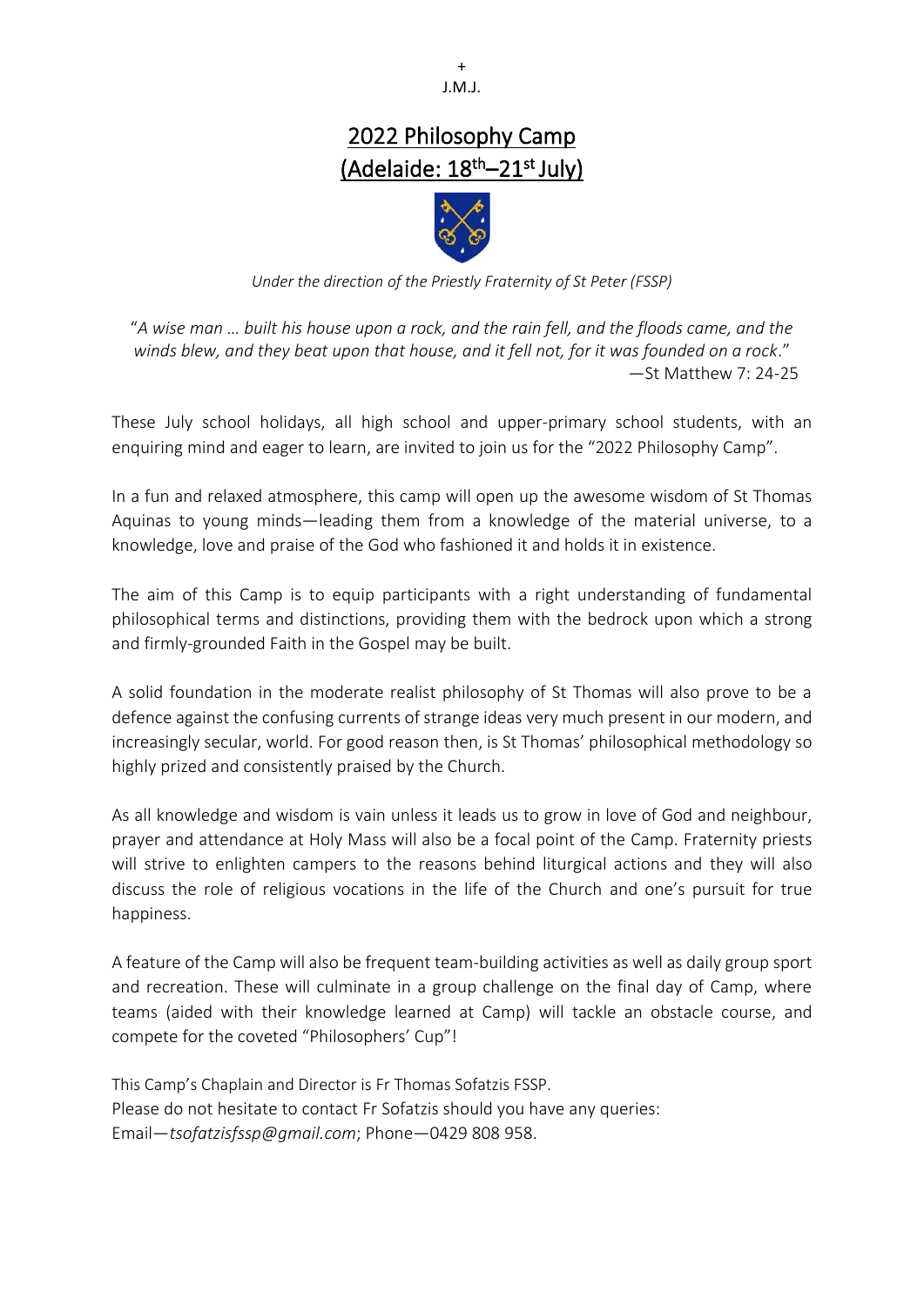

## Camp Information

+ J.M.J.

When: Monday 18<sup>th</sup> July – Thursday 21<sup>st</sup> July (School Holidays)

Ages: School Grades  $5 - 12$  (to be taught in 3 groups)

Time: 8:00 am - 6:00 pm

### Venue:

| Children to be dropped off at:      | Children to be picked up from:          |
|-------------------------------------|-----------------------------------------|
| Church of the Holy Name (side door) | Meeting Room - Holy Name Church Grounds |
| 80 Payneham Road                    | 80 Payneham Road                        |
| Stepney, SA 5069                    | Stepney, SA 5069                        |

### Cost:

- Standard Fee: \$75 /child; \$200 /family of 3+
- No one will be turned away for financial reasons; scholarships are available.

Meals: The above cost includes meals (morning-tea, lunch, afternoon-tea & dinner) which will be provided by the Camp. Please indicate any special dietary requirements or allergies of your child (children) on the relevant section of the registration form. Please note that we are unable to cater for dietary preferences unrelated to a legitimate allergy or medical condition.

## Daily Schedule (Tentative)

| Monday - Wednesday |                                |           |                                  |
|--------------------|--------------------------------|-----------|----------------------------------|
| $7:30$ am          | Registration / Info. Desk Open | $1:00$ pm | Group Sport / Recreation         |
| $8:00$ am          | Camp begins with Holy Mass     | $2:00$ pm | Liturgy Talk                     |
| $9:00$ am          | Introductory Talk              | $2:30$ pm | Holy Half-Hour                   |
| $9:15$ am          | <b>Group Games</b>             | $3:00$ pm | Afternoon Tea                    |
| 10:00 am           | Session 1 - Philosophy         | $3:15$ pm | Science Show / Presentation      |
| 10:45 am           | Morning Tea                    | $3:45$ pm | Session 3 - Philosophy           |
| 11:00 am           | Session 2 - Philosophy         | $4:30$ pm | <b>Group Activities</b>          |
| 11:45 am           | Group Activities               | $5:00$ pm | Dinner                           |
| 12:30 pm           | Lunch                          | 5:50 pm   | Group Assembly before 6pm Finish |

| Thursday   |                                          |                    |                               |
|------------|------------------------------------------|--------------------|-------------------------------|
| $8:00$ am  | <b>Group Assembly</b>                    | $1:00$ pm          | <b>Vocations Presentation</b> |
| $8:15$ am  | Final Session - Philosophy / Apologetics | $2:45$ pm          | Liturgy Talk                  |
| $9:00$ am  | <b>Group Revision</b>                    | $3:00$ pm          | Solemn Sung Mass              |
| 9:30 am    | Rapid Fire Philosophy Quiz               | $4:15$ pm          | Afternoon Tea                 |
| 10:00 am   | Morning Tea                              | $4:30$ pm          | Assembly & Award Ceremony     |
| $10:15$ am | "Philosophers' Cup" Challenge            | 5:00 pm            | Dinner                        |
| 12:15 pm   | Lunch                                    | 6:00 <sub>pm</sub> | End of Camp                   |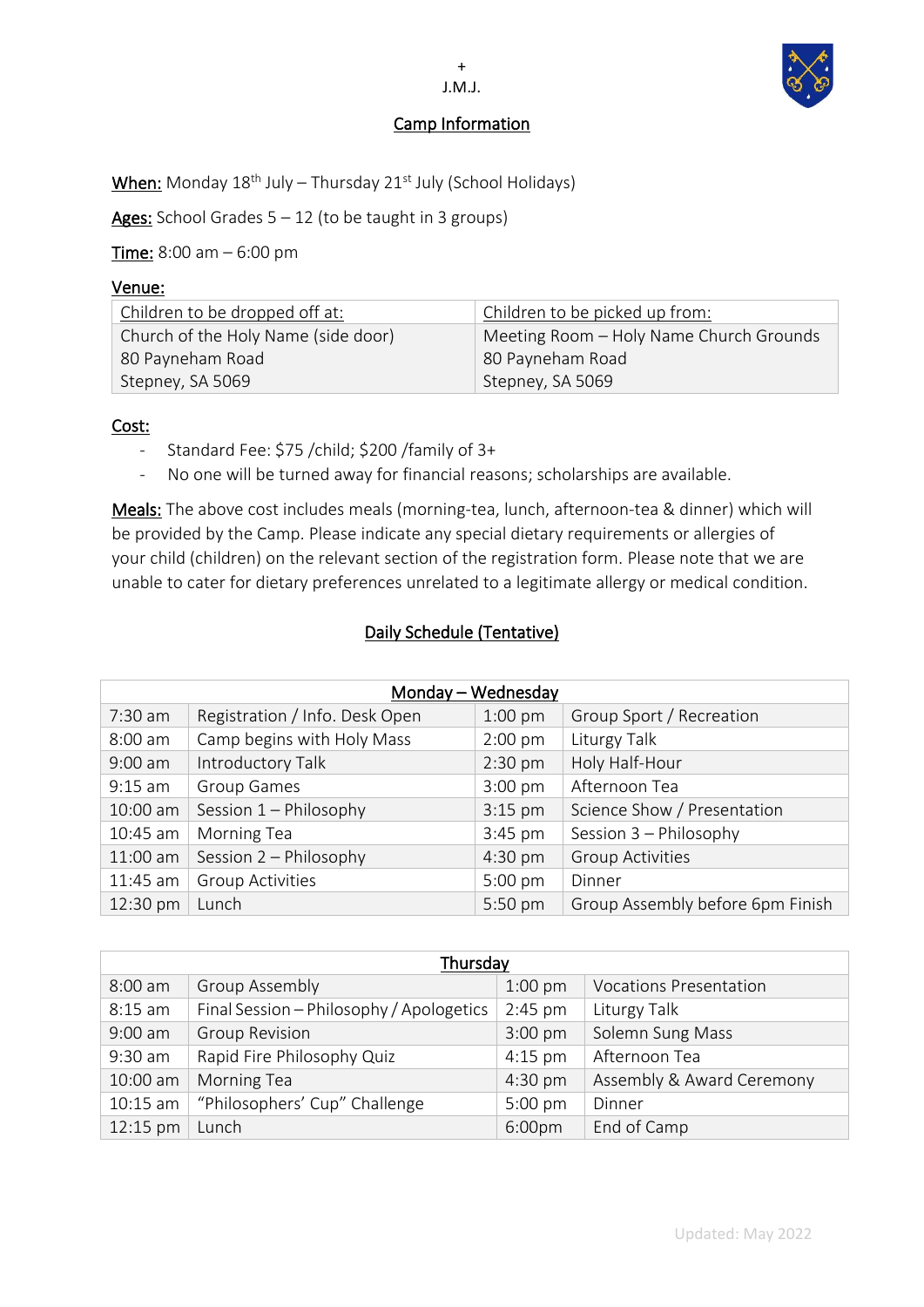

+

[N.B.: To encourage a positive atmosphere at Camp, parents are requested only to enrol children who are willing and eager to participate.]

To register, please complete the registration forms (found following) and send with payment to:

| Email: (Preferred option)               | Post:                               |  |
|-----------------------------------------|-------------------------------------|--|
| Fr Thomas Sofatzis FSSP (Camp Director) | 2022 Philosophy Camp                |  |
| tsofatzisfssp@gmail.com                 | The Priestly Fraternity of St Peter |  |
|                                         | 8 Stuart Rd                         |  |
|                                         | Dulwich, SA 5065                    |  |

Please note:

- Payment by cash may be made on the first morning of Camp for those who send their registration forms in via email. Should you prefer to pay via electronic transfer, please contact us for bank details.
- Please send registration forms to the above email address *only* (or mail address) postmarked no later than Friday 1st July.
- We will send a notification of acceptance by email. *Registrations are not confirmed until receipt of this notification.*

Any queries pertaining to registrations may be directed to Fr Thomas Sofatzis FSSP at the email address listed above.

| rururer mommation                      |                                          |  |  |
|----------------------------------------|------------------------------------------|--|--|
| What to bring (essentials):            | What not to bring:                       |  |  |
| Writing book with pen or pencil        | - Personal Food                          |  |  |
| - Hat and water-bottle                 | - Electronic Devices (gaming devices are |  |  |
| - Clothing and shoes modest for Church | strictly prohibited; phones may only     |  |  |
| yet suitable for outdoor sport and     | be used in emergencies or outside        |  |  |
| recreational activities                | Camp hours)                              |  |  |

### Further Information

Travel: Parents / guardians are responsible for their child's (children's) travel arrangements to and from Camp each day (as well as accommodation during the Camp). We do not provide overnight accommodation.

Sign-in and sign-out: Parents / guardians are to sign in campers upon arrival each morning, and sign out before departure in the afternoon. Unless, being of suitable age, you indicate on the Registration Form that your child (children) will be making his (their) own way to and from Camp.

## Early Drop-Off and Late Pick-Up:

- Two members of Camp Staff will be on duty from 7:30 am each morning in the grounds of Holy Name Church for early drop-offs.
- Please ensure Campers are promptly picked up at 6pm at the Meeting Room in the grounds of Holy Name Church. Please call or text the Camp Director if you are running late: 0429 808 958 (Fr Thomas Sofatzis FSSP).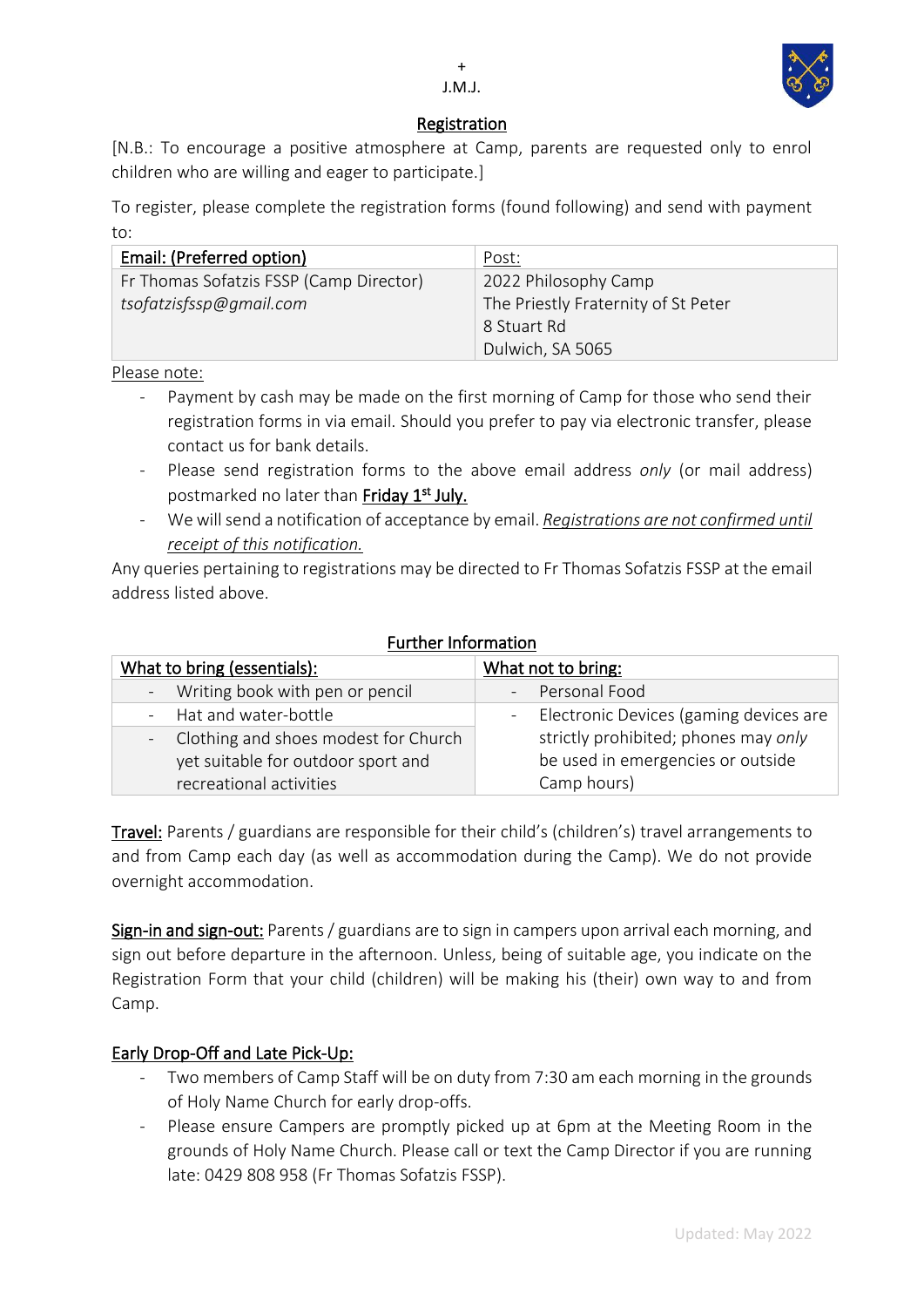

## Privacy:

All information contained in registration forms or collected during the "2022 Philosophy Camp" (Adelaide) is confidential and for the use of the Adelaide Latin Mass Community, the Catholic Archdiocese of Adelaide and the Priestly Fraternity of St Peter for follow-up, emergencies, and administration. It may need to be shared with government agencies for statistical purposes or the police, where safety is a concern. Legal guardians of children may request to see or update this information at any time.

Information is collected and held by the Priestly Fraternity of St Peter, 8 Stuart Rd, Dulwich SA 5065.

## Use of Photos / Video:

During the Camp, photos / video footage may be taken of children in appropriate settings. We may like to use such photos / footage for the purpose of promoting the work of the Adelaide Latin Mass Community and the Priestly Fraternity of St Peter. These photos / footage, for example, may appear in a brochure, or website, without identifying the names of children or their details. We seek your permission to use such photos / footage of your child (children) in this way. Please see the relevant section of the Parental / guardian permission and consent form.

## Donations:

Please consider making a donation to the Camp―this will assist us in improving Camp resources or offsetting Camp expenses. Please contact the Camp Director (Fr Thomas Sofatzis FSSP) should you like to assist. Email―*tsofatzisfssp@gmail.com*

## Emergency Contact:

In the case of an emergency please contact:

- 1. Camp Director: Fr Thomas Sofatzis FSSP: 0429 808 958
- 2. Assistant Camp Director: Fr Roger Gilbride FSSP: 0492 953 086
- 3. Camp Assistant: Miss Bianca Fisher: 0426 562 830
- 4. District Superior: Fr Michael McCaffrey FSSP: 0420 374 744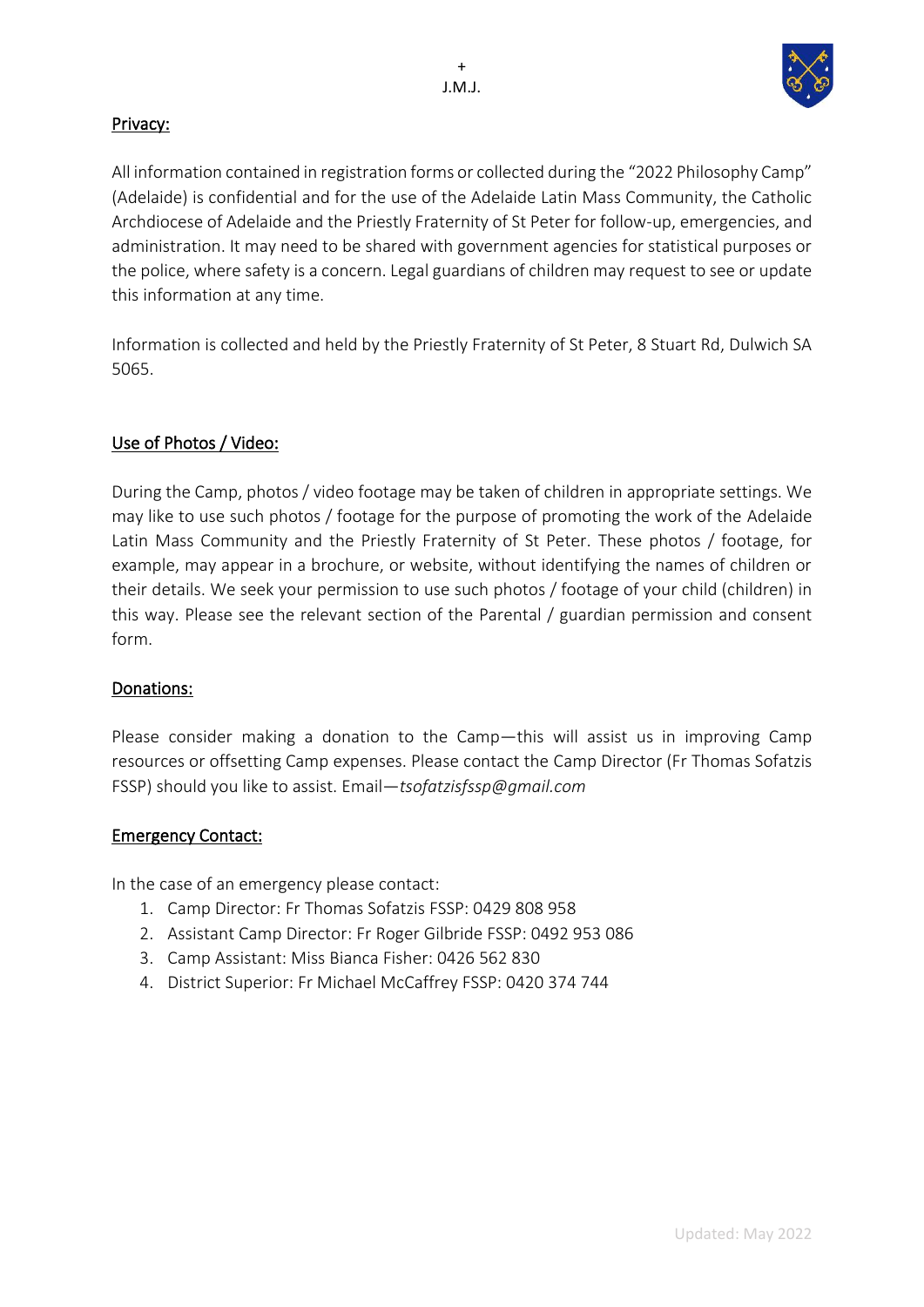

# 2022 Philosophy Camp – Registration Form

(Page 1 of 3)

N.B: Please send registration forms to the stated email (*tsofatzisfssp@gmail.com*) or mail address only, postmarked no later than *Friday 1<sup>st</sup> July*. We will send a notification of acceptance by email. *Registrations are not confirmed until receipt of this notification.*

| Child's Name:                | 1.                                                                                                                                                                                                               |             | Male / Female |  |
|------------------------------|------------------------------------------------------------------------------------------------------------------------------------------------------------------------------------------------------------------|-------------|---------------|--|
| (Surname, Christian Name)    | 2.                                                                                                                                                                                                               |             | Male / Female |  |
|                              | 3.                                                                                                                                                                                                               |             | Male / Female |  |
| Date of Birth:               | 1.                                                                                                                                                                                                               |             | School Year:  |  |
|                              | 2.                                                                                                                                                                                                               |             | School Year:  |  |
|                              | 3.                                                                                                                                                                                                               |             | School Year:  |  |
| Address:                     |                                                                                                                                                                                                                  |             |               |  |
|                              | City:                                                                                                                                                                                                            |             | Postcode:     |  |
|                              | Home Phone #: (                                                                                                                                                                                                  |             |               |  |
| Parents / Guardians:         | 1.                                                                                                                                                                                                               |             |               |  |
|                              | Relation to Child(ren):                                                                                                                                                                                          |             |               |  |
|                              | Email:                                                                                                                                                                                                           |             |               |  |
|                              | Mobile #:                                                                                                                                                                                                        | Work Ph. #: |               |  |
|                              |                                                                                                                                                                                                                  |             |               |  |
|                              | 2.                                                                                                                                                                                                               |             |               |  |
|                              | Relation to Child(ren):                                                                                                                                                                                          |             |               |  |
|                              | Email:                                                                                                                                                                                                           |             |               |  |
|                              | Mobile #:                                                                                                                                                                                                        | Work Ph. #: |               |  |
| <b>Emergency Contact:</b>    | Name:                                                                                                                                                                                                            |             |               |  |
| (Other than above)           | Relation to Child(ren):                                                                                                                                                                                          |             |               |  |
|                              | Contact Ph. #:                                                                                                                                                                                                   |             |               |  |
| <b>Authority to Collect:</b> | Please provide the names and contact phone numbers of the                                                                                                                                                        |             |               |  |
| (Other than parents /        | people authorized to pick-up your child(ren):                                                                                                                                                                    |             |               |  |
| guardians)                   | Name:                                                                                                                                                                                                            |             |               |  |
|                              | Contact Ph. #:                                                                                                                                                                                                   |             |               |  |
|                              | Name:                                                                                                                                                                                                            |             |               |  |
|                              | Contact Ph. #:                                                                                                                                                                                                   |             |               |  |
|                              | Alternatively, if of suitable age, please tick the relevant box(es) if you give permission for your<br>child(ren) to make their own way to and from Camp: $\Box$ Child $1\Box$ Child $2\Box$ Child 3 (as above). |             |               |  |
| Other Pertinent              |                                                                                                                                                                                                                  |             |               |  |
| Information                  | Is there anything we should know to ensure better care for<br>your child(ren)? (e.g. special needs, behavioural issues, fears,                                                                                   |             |               |  |
| (Non-Medical):               | custody arrangements etc.)                                                                                                                                                                                       |             |               |  |
|                              |                                                                                                                                                                                                                  |             |               |  |
|                              |                                                                                                                                                                                                                  |             |               |  |
|                              |                                                                                                                                                                                                                  |             |               |  |
|                              |                                                                                                                                                                                                                  |             |               |  |

I certify that all the information given on this page is correct:

Name: \_\_\_\_\_\_\_\_\_\_\_\_\_\_\_\_\_\_\_\_\_\_\_\_\_\_\_\_\_\_\_\_Signature: \_\_\_\_\_\_\_\_\_\_\_\_\_\_\_\_\_\_\_\_\_\_\_\_\_\_\_\_\_\_\_\_\_\_Date: \_\_\_\_\_\_\_\_\_\_\_\_\_\_\_\_\_\_\_\_\_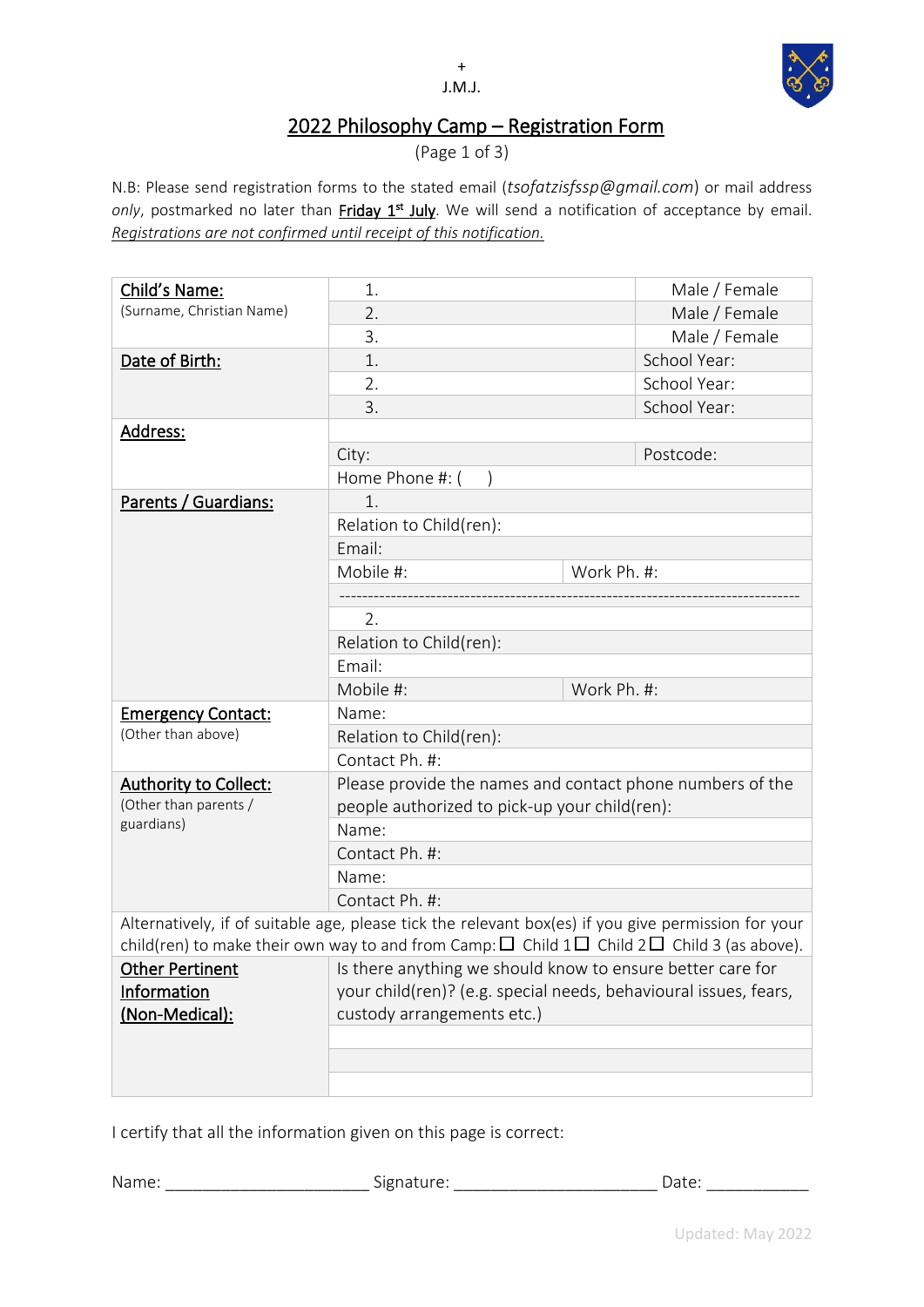#### + J.M.J.



## 2022 Philosophy Camp – Registration Form

(Page 2 of 3)

## Medical Information:

We are aware of, and respect, the private nature of the following questions. Accurate and full answers are important to ensure our ability to provide for the well-being of your child(ren).

### Please note:

## We are unable to administer medication to children participating in this Camp.

### Name of Child 1:

Medical Requirements and Allergies (including all current medications):

Special Dietary Requirements:

### ----------------------------------------------------------------------------------------------------------------------- Name of Child 2:

Medical Requirements and Allergies (including all current medications):

Special Dietary Requirements:

## Name of Child 3:

Medical Requirements and Allergies (including all current medications):

Special Dietary Requirements:

| Doctor / Medical Centre | Name:                                        |
|-------------------------|----------------------------------------------|
|                         | Address:                                     |
|                         | Contact Ph. #:                               |
| Medicare / Health       | Name and Address of Company (if applicable): |
| Insurance:              |                                              |
|                         |                                              |
|                         | Child $1$ – Policy or Medicare #:            |
|                         | Child 2 - Policy or Medicare #:              |
|                         | Child 3 - Policy or Medicare #:              |

-----------------------------------------------------------------------------------------------------------------------

I certify that all the information given on this page is correct:

| Nam<br>$\sim$ | $\sim$<br>$  -$<br>שור<br>$\mathbf{H}$<br>$\overline{\phantom{a}}$<br>. .<br>- | alt. |
|---------------|--------------------------------------------------------------------------------|------|
|               |                                                                                |      |